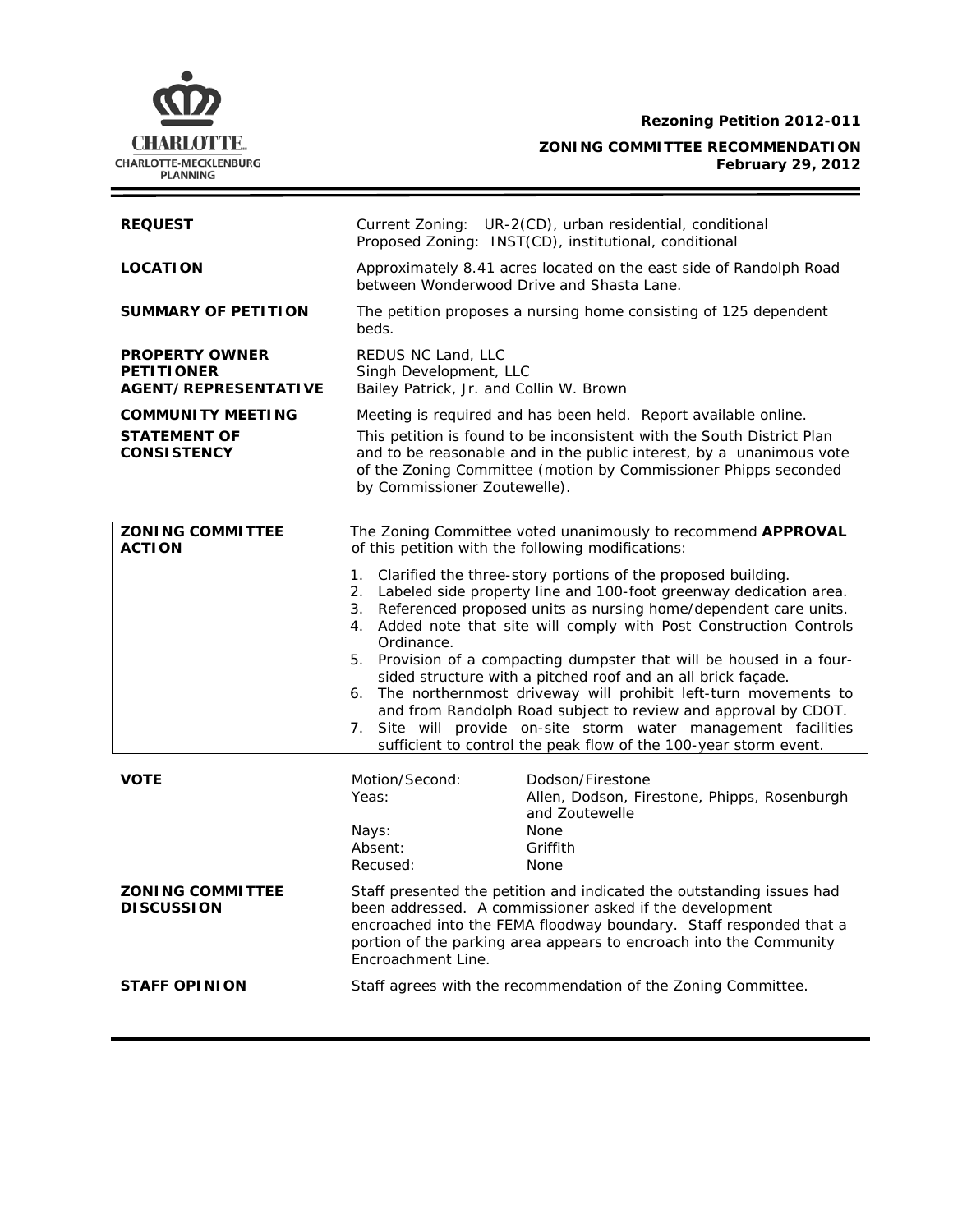# **FINAL STAFF ANALYSIS (Pre-Hearing Analysis online at [www.rezoning.org](http://www.rezoning.org/))**

### **PLANNING STAFF REVIEW**

### • **Background**

- The subject site was rezoned in 2006 (rezoning petition 2006-141) from R-3 to UR-2(CD) to allow up to 51 condominium or townhome units. The conditional site plan limited each building to no more than 10 dwelling units.
- **Proposed Request Details** 
	- The site plan accompanying this petition contains the following provisions:<br>• 98 beds for dependent living units and 27 beds within a memory care unit.
	- 98 beds for dependent living units and 27 beds within a memory care unit.
	- Maximum 122,780 building square footage.
	- Maximum height of 55-feet and three stories.
	- A CATS concrete passenger waiting pad along Randolph Road.
	- Exterior building materials consisting of a minimum 70 percent masonry materials.
	- A 6-foot sidewalk and 8-foot planting strip along Randolph Road.
	- Sidewalk along Randolph Road may meander to save existing trees.
	- Greenway dedication to Mecklenburg County Park and Recreation.
	- Detached lighting not to exceed 20 feet in height.
	- Dedication of 50-feet of right-of-way from the center line of Randolph Road.
	- A 44-foot Class C buffer along all property lines abutting residential uses. •
	- Provision of a compacting dumpster that will be housed in a four-sided structure with a pitched roof and an all brick façade.
	- The northernmost driveway will prohibit left-turn movements to and from Randolph Road subject to review and approval by CDOT.
	- Site will provide on-site storm water management facilities sufficient to control the peak flow of the 100-year storm event.

### • **Public Plans and Policies**

- The *South District Plan* (1993), as amended by rezoning petition 2006-141, recommends residential dwellings at a density of six dwelling units per acre.
- The petition is inconsistent with the *South District Plan*.
- Staff agrees with the recommendation of the Zoning Committee.

**DEPARTMENT COMMENTS** (see full department reports online)

- **Charlotte Area Transit System:** No issues.
- **Charlotte Department of Neighborhood & Business Services:** No issues.
- **Transportation:** No issues.
- **Charlotte Fire Department:** No issues.
- **Charlotte-Mecklenburg Storm Water Services: No issues.**
- **Mecklenburg County Land Use and Environmental Services Agency: No issues.**
- **Mecklenburg County Parks and Recreation Department:** No issues.